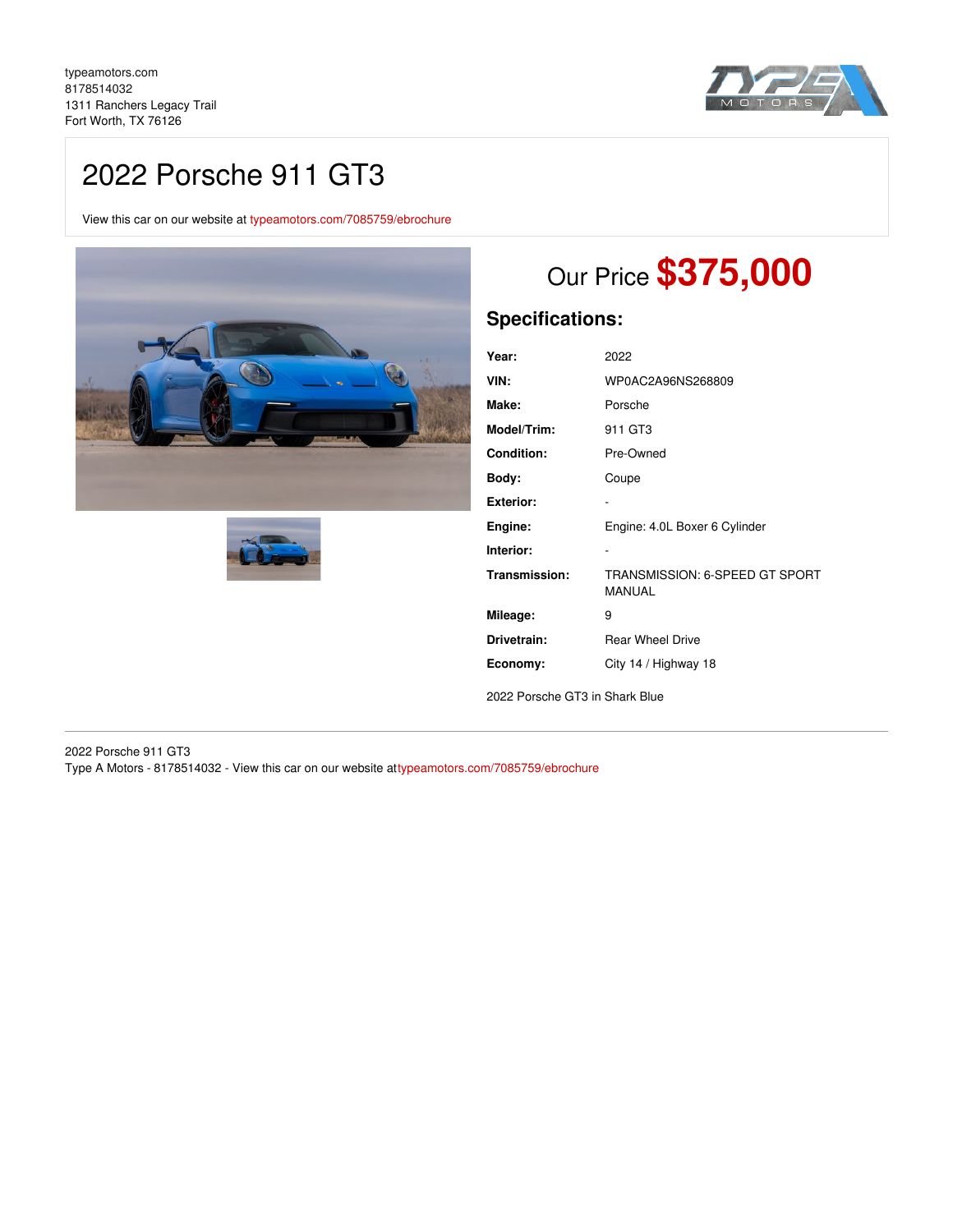

2022 Porsche 911 GT3 Type A Motors - 8178514032 - View this car on our website a[ttypeamotors.com/7085759/ebrochure](https://typeamotors.com/vehicle/7085759/2022-porsche-911-gt3-fort-worth-tx-76126/7085759/ebrochure)

# **Installed Options**

## **Interior**

- 1 12V DC Power Outlet- 4-Way Sport Seats Plus
- 6-Way Driver Seat -inc: Manual Fore/Aft Movement
- 6-Way Passenger Seat -inc: Manual Fore/Aft Movement Air Filtration
- Cargo Features -inc: Tire Mobility Kit- Cargo Space Lights- Carpet Floor Trim
- Cruise Control- Day-Night Rearview Mirror- Delayed Accessory Power
- Digital/Analog Appearance- Driver And Passenger Door Bins
- Driver And Passenger Heated-Cushion, Driver And Passenger Heated-Seatback
- Driver And Passenger Visor Vanity Mirrors w/Driver And Passenger Illumination
- Driver Foot Rest- Dual Zone Front Automatic Air Conditioning- Engine Immobilizer
- FOB Controls -inc: Cargo Access and Windows- Fade-To-Off Interior Lighting
- Fixed Front Head Restraints- Fixed Rear Windows- Front Center Armrest
- Front Cupholder- Front Map Lights
- Full Carpet Floor Covering -inc: Carpet Front Floor Mats
- Full Floor Console w/Covered Storage, Mini Overhead Console and 1 12V DC Power Outlet
- Full Race-Tex Simulated Suede Headliner
- Gauges -inc: Speedometer, Odometer, Oil Pressure, Engine Coolant Temp, Tachometer, Oil Level, Oil Temperature, Trip Odometer and Trip Computer
- HomeLink Garage Door Transmitter- Illuminated Locking Glove Box
- Interior Trim -inc: Aluminum Instrument Panel Insert, Aluminum Door Panel Insert, Aluminum Console Insert and Metal-Look Interior Accents
- Leather/Race-Tex Seat Trim- Manual Tilt/Telescoping Steering Column
- Outside Temp Gauge- Perimeter Alarm
- Power 1st Row Windows w/Driver And Passenger 1-Touch Up/Down
- Power Door Locks w/Autolock Feature- Power Fuel Flap Locking Type
- Proximity Key For Doors And Push Button Start
- Race-Tex Simulated Suede Door Trim Insert
- Race-Tex Simulated Suede/Aluminum Gear Shifter Material
- Redundant Digital Speedometer
- Remote Keyless Entry w/Integrated Key Transmitter, 2 Door Curb/Courtesy, Illuminated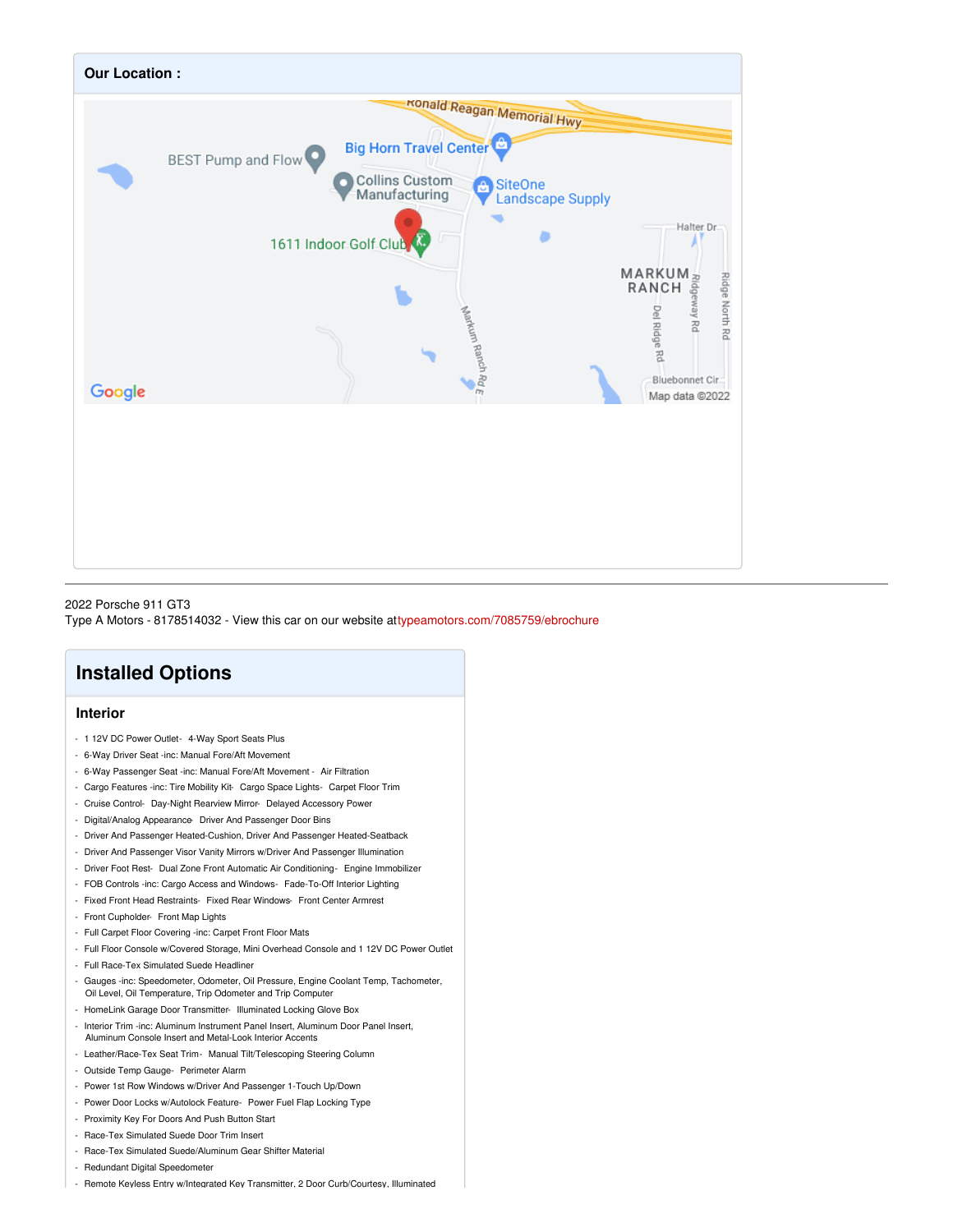#### - Remote Keyless Entry w/Integrated Key Transmitter, 2 Door Curb/Courtesy, Illuminated Entry and Illuminated Ignition Switch

- Remote Releases -Inc: Power Cargo Access
- Sport Race-Tex Simulated Suede Steering Wheel- Trip Computer- Valet Function

### **Exterior**

- Auto On/Off Projector Beam Led Low/High Beam Daytime Running Auto-Leveling Headlamps w/Delay-Off
- Black Side Windows Trim and Black Rear Window Trim Body-Colored Door Handles
- Body-Colored Front Bumper w/Black Rub Strip/Fascia Accent
- Body-Colored Power Heated Side Mirrors w/Manual Folding
- Body-Colored Rear Bumper w/Black Rub Strip/Fascia Accent- Clearcoat Paint
- Fixed Rear Window w/Defroster- Galvanized Steel/Aluminum/Composite Panels
- LED Brakelights- Light Tinted Glass- Perimeter/Approach Lights- Rear Fog Lamps - Tire Mobility Kit
- Tires: 255/35R20 Front & 315/30R21 Rear -inc: Ultra high performance (UHP) summer
- Variable Intermittent Wipers- Wheels w/Silver Accents w/Locks
- Wheels: 20" Front/21" Rear 911 GT3- Wing Spoiler

## **Safety**

- 1 12V DC Power Outlet- 4-Way Sport Seats Plus
- 6-Way Driver Seat -inc: Manual Fore/Aft Movement
- 6-Way Passenger Seat -inc: Manual Fore/Aft Movement Air Filtration
- Cargo Features -inc: Tire Mobility Kit- Cargo Space Lights- Carpet Floor Trim
- Cruise Control- Day-Night Rearview Mirror- Delayed Accessory Power
- Digital/Analog Appearance- Driver And Passenger Door Bins
- Driver And Passenger Heated-Cushion, Driver And Passenger Heated-Seatback
- Driver And Passenger Visor Vanity Mirrors w/Driver And Passenger Illumination
- Driver Foot Rest- Dual Zone Front Automatic Air Conditioning- Engine Immobilizer
- FOB Controls -inc: Cargo Access and Windows- Fade-To-Off Interior Lighting
- Fixed Front Head Restraints- Fixed Rear Windows- Front Center Armrest
- Front Cupholder- Front Map Lights
- Full Carpet Floor Covering -inc: Carpet Front Floor Mats
- Full Floor Console w/Covered Storage, Mini Overhead Console and 1 12V DC Power Outlet
- Full Race-Tex Simulated Suede Headliner
- Gauges -inc: Speedometer, Odometer, Oil Pressure, Engine Coolant Temp, Tachometer, Oil Level, Oil Temperature, Trip Odometer and Trip Computer
- HomeLink Garage Door Transmitter- Illuminated Locking Glove Box
- Interior Trim -inc: Aluminum Instrument Panel Insert, Aluminum Door Panel Insert, Aluminum Console Insert and Metal-Look Interior Accents
- Leather/Race-Tex Seat Trim- Manual Tilt/Telescoping Steering Column
- Outside Temp Gauge- Perimeter Alarm
- Power 1st Row Windows w/Driver And Passenger 1-Touch Up/Down
- Power Door Locks w/Autolock Feature- Power Fuel Flap Locking Type
- Proximity Key For Doors And Push Button Start
- Race-Tex Simulated Suede Door Trim Insert
- Race-Tex Simulated Suede/Aluminum Gear Shifter Material
- Redundant Digital Speedometer
- Remote Keyless Entry w/Integrated Key Transmitter, 2 Door Curb/Courtesy, Illuminated Entry and Illuminated Ignition Switch
- Remote Releases -Inc: Power Cargo Access
- Sport Race-Tex Simulated Suede Steering Wheel- Trip Computer- Valet Function

### **Mechanical**

- 16.9 Gal. Fuel Tank- 3.97 Axle Ratio
- 4-Wheel Disc Brakes w/4-Wheel ABS, Front And Rear Vented Discs, Brake Assist, Hill Hold Control and Electric Parking Brake
- Automatic Rear Locking Differential
- Automatic w/Driver Control Ride Control Sport Tuned Adaptive Suspension
- Battery w/Run Down Protection- Double Wishbone Front Suspension w/Coil Springs
- Dual Stainless Steel Exhaust w/Black Tailpipe Finisher
- Electric Power-Assist Speed-Sensing Steering
- Electro-Mechanical Limited Slip Differential- Engine Auto Stop-Start Feature
- Engine Oil Cooler- Engine: 4.0L Boxer 6 Cylinder- Front And Rear Anti-Roll Bars
- Gas-Pressurized Shock Absorbers- Multi-Link Rear Suspension w/Coil Springs - Rear-Wheel Drive
- Transmission w/Driver Selectable Mode, Sequential Shift Control w/Steering Wheel Controls and Oil Cooler
- Transmission: 7-Speed Porsche Doppelkupplung (PDK)

# **Option Packages**